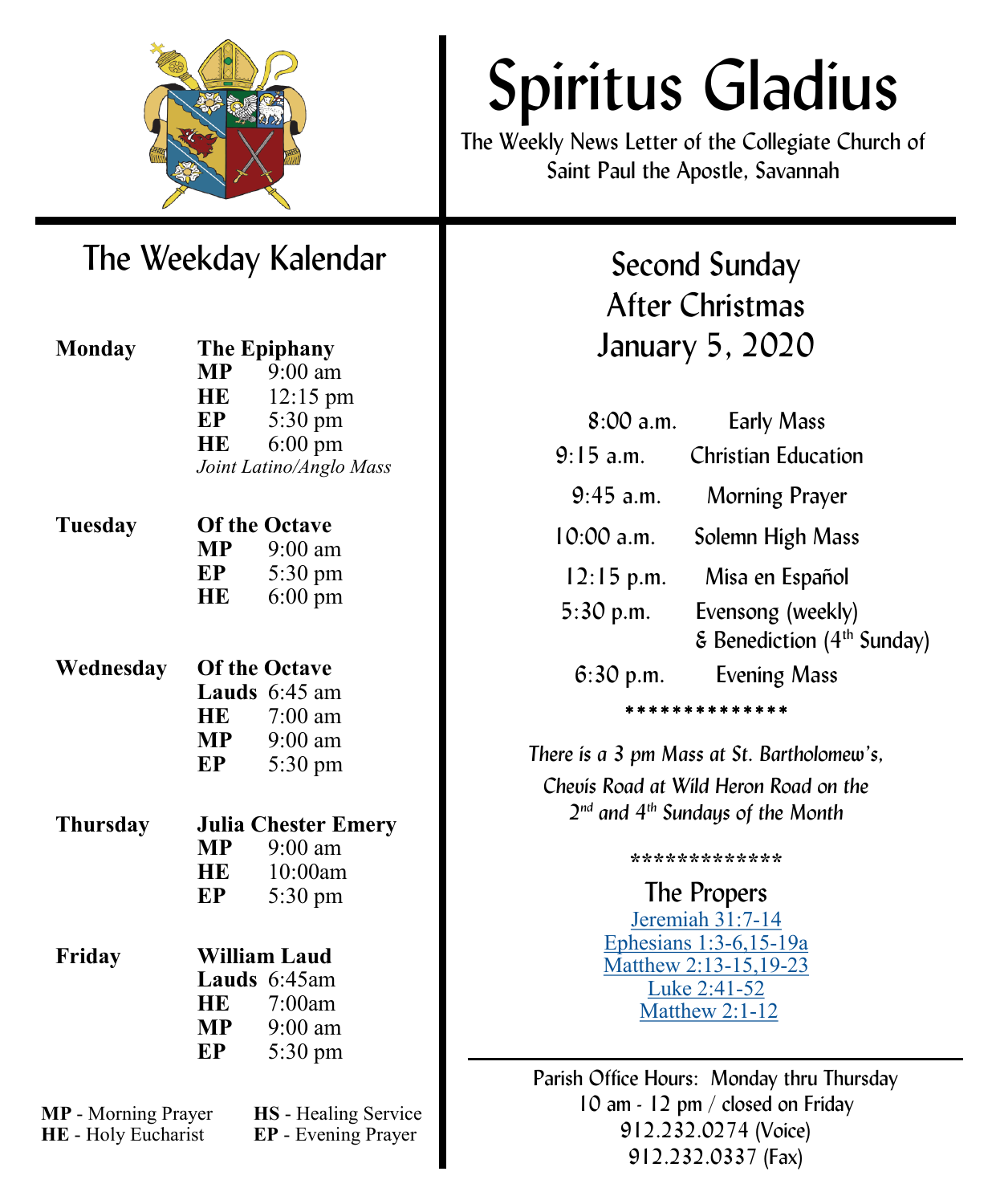# REFLECTIONS

Dear Sisters and Brothers in Christ:

At the beginning of the New Year I would like to share some thoughts on why I support the Church and its work, with all that I am and all that I have. It is the one institution I have found in my sixtyfour-year pilgrimage that is intentional about bringing together all sorts and conditions of men, women and children. It attempts to include various ages in their search for meaning and value in life. As an Episcopalian I like the fact that we belong to a part of the Church that does not claim to have all the answers or can hand them to people in a nice neat package. Rather I am interested in being part of a faith community which encourages an atmosphere where questions can honestly be faced. I believe that the Episcopal Church and our part of it, St. Paul's, does give my family the opportunity engage in a community of support which is humbly aware of our need to personally and corporately wrestle with questions of meaning and life in order for us to grow in the knowledge and love of God. It is in this wrestling, I believe, that we become the person God intends us to be.

Secondly, I support the Parish Church because it preserves memory and it connects me with people and times beyond my narrow field of experience. Our tradition of poetry and song, worship and theology have a dignity and breadth, a height and depth from which I gain wisdom and against which I can compare my limited experience. In the waters of Baptism, I am declared a Child of God and made part of the Body of Christ - a family which stretches across centuries, cultures, languages and races. It is the liturgy of the Parish Church that reminds me week in and week out that we are bearers of hope, that bread and wind are bearers of divine life, that oil both consecrates and heals, and promises can be made, kept and repaired. In the Parish Church, sickness and health, confession and reconciliation, life and death are the concern of the faithful. It is in the context of the community of faith that success and failure are given their real meaning sometimes to the astonishment of the world and ourselves.

The Parish is the place where the Christian story is told and retold. It is where it becomes part and parcel of our story. It is an absurd story - the creator of the world used a carpenter from Nazareth to live "Love" so loud that we can still hear the echoes down the ages. At the heart of the message is the simple truth that hiding in the darkness that surrounds us are the outstretched arms of a loving God. That nothing can stop the victory which has been won by the outstretched arms of Jesus and we are called to live the story by picking up our cross daily and following in the Way. Sometimes, we forget eternal reality and I want to be part of and support those portions of the Church that remember the inherent hope of the Resurrection and are willing to tell the ancient story again and again in ways that are fresh and full of life.

Finally, I love being associated with the voice of Christian prophecy. Our heritage of giving strength to those who are weak. The cultivation of the deep inner voice which disturbs and judges, that hauls us up out of our indifference, blindness and selfishness is a great strength. I do not want to be part of an institution which only comforts me and never challenges me. I want to support an institution which spends its moral and monetary capital supporting the aspirations of those less fortunate than I am because I need to learn to trust more in God and less in my material and intellectual strengths. In the end I want be part of a reconciling voice in the world even though that activity may disturb and challenge me. I am willing to support with my treasure, time and talent the one institution I know that attempts to make these important demands on my life. **WWIII**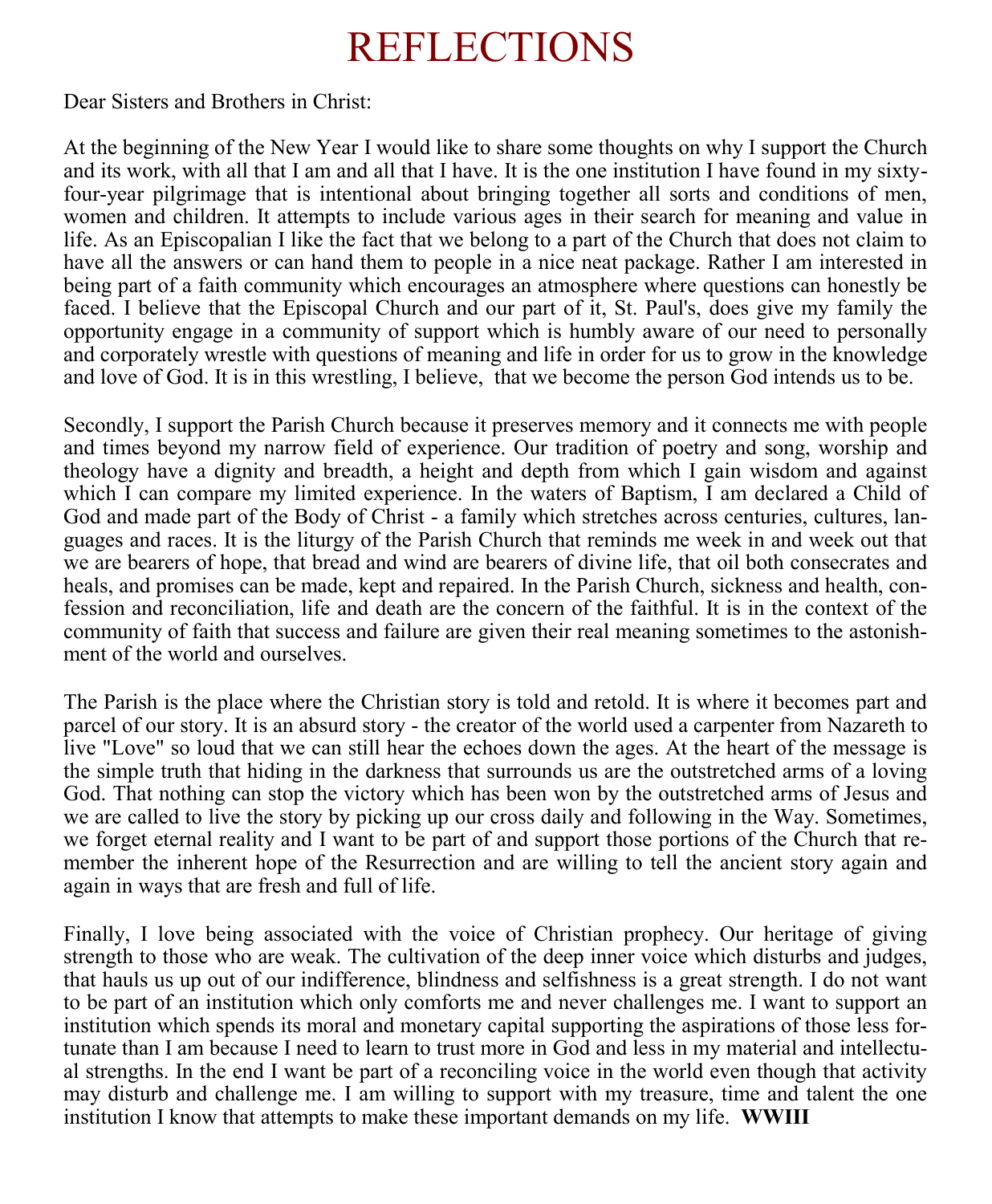# Parish News and Events

#### **Hymns & Music January 5th, 2020**

**Hymns:**  102, 83, 124, 109, 277

**Anthems:**  Christmas Anthems

## **Christmas Flower Donation Additions**

*The following donations were inadvertently left off of the December 29th bulletin:*

In Memory Of: Oscar and Nedra Welde and Powell Gahagan Jr., given by Deacon Sue Gahagan

For Many Blessings given by Robert and Linda Delano

# **Thank You!**

Many thanks to all of our parishioners who contributed their time, talent and treasure to make our church welcoming and beautiful during the Christmas season!

# **Coffee Hour:**

**T**he sign-up for Coffee Hour Hosts for **Janurary** is now available on Sign-up Genius (Copy and paste this link to sign up): **[www.signupgenius.comgo/60b094ca5a923a](https://www.signupgenius.com/go/60b094ca5a923a5fc1-coffee) 5fc1-[coffee](https://www.signupgenius.com/go/60b094ca5a923a5fc1-coffee)**

Thank you for your support of this important ministry.

# **Food Collection This Sunday!**

On the first Sunday of the month, the St. Thomas Food Pantry asks for donations of food. Please bring your canned goods to the church on Sunday. Collection baskets are located in the Narthex.

## **Daughters of the King Meeting Saturday**

The Daughters of the King, a women's service organization, **will meet this Saturday, January 4 at 10:00 a.m**. in the parish hall. The Daughters of the King are women and girls between the ages of seven and one hundred and seven who desire a closer walk with the Lord. We are Christian women, both lay and ordained, who are strengthened through the discipline of a Rule of Life, and supported through the companionship of our sisters.

## **Chair Yoga**

Heather Downs leads a chair yoga group in the Parish Hall every Monday at 10:30 am. If you are interested, just bring your mat and show up! For further questions, please contact Heather at 912-507-4218

## **Pilgrimage to the Holy Land**

Father Willoughby will be leading a pilgrimage to the Holy Land—February 16-24, 2020. If you our someone you know are interested please send him an email at frwwiii@gmail.com for more information.